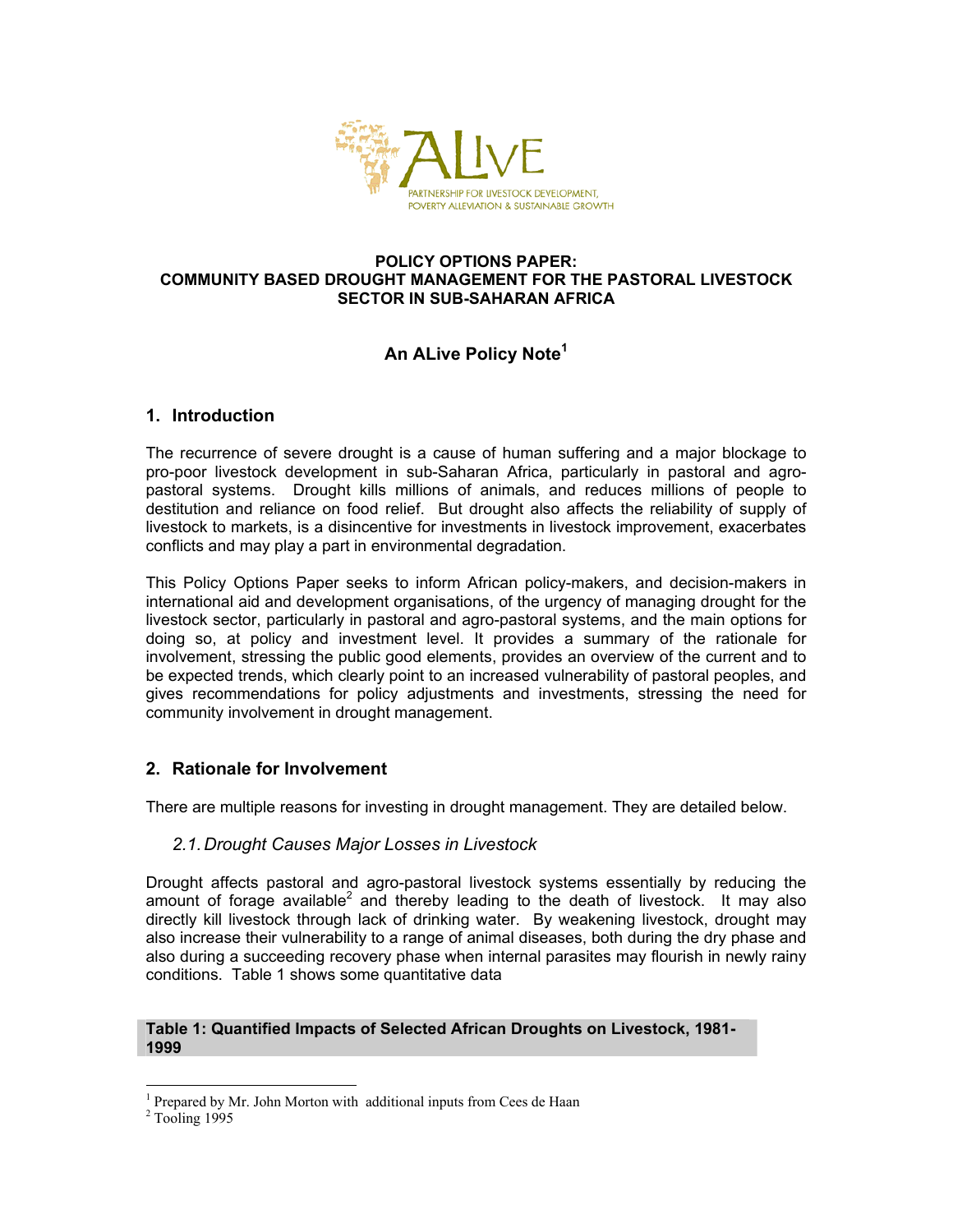| 1981-84 | <b>Botswana</b>                                       | 20% reduction in national<br>herd                        | FAO 1984 cited in<br>Toulmin 1986               |
|---------|-------------------------------------------------------|----------------------------------------------------------|-------------------------------------------------|
| 1982-84 | Niger                                                 | 62% loss of national cattle<br>herd                      | Toulmin 1986                                    |
| 1983-84 | Ethiopia (Borana<br>Plateau)                          | 90% of calves, 45% cows,<br>22% mature males             | Coppock 1994                                    |
| 1983-85 | Ethiopia (Borana)                                     | 37% of cattle                                            | Desta and Coppock 2002                          |
| 1991    | Northern Kenya                                        | Cattle 556,000 (28%)<br>Sheep and Goats 723,000<br>(18%) | Surtech 1993 cited in<br>Barton and Morton 2001 |
| 1991-93 | Ethiopia (Borana)                                     | 42% of cattle                                            | Desta and Coppock 2002                          |
| 1993    | Namibia                                               | 22% of cattle<br>41% of goats and sheep                  | Devereux and Tapscott<br>1995                   |
| 1995-97 | Greater Horn of<br>Africa<br>(average of 9)<br>areas) | 29% of cattle<br>25% of sheep and goats                  | Ndikumana et al. 2000                           |
| 1995-97 | Southern<br>Ethiopia                                  | 78% of cattle<br>83% of sheep and goats                  | Ndikumana et al. 2000                           |
| 1998-99 | Ethiopia (Borana)                                     | 62% of cattle                                            | Shibru 2001 cited in<br>Desta and Coppock 2002  |

In some cases, economic values have been estimated for drought losses, either in terms of the livestock lost, or in terms of the food aid and other relief measures that had to be put in place to prevent gross human suffering. An indirect estimate of the value of livestock that died in Kenya due to the 1999-2001 drought comes to US\$ 77.3 million, whereas the value of food aid distributed by the Kenyan government, the World Food Programme and other agencies during this same drought comes to US\$ 200 million. $3$  Depending on the precise method of calculation, losses to the valuation of livestock sector in the national accounts of Niger were up to FCFA 61 billion (about US\$ 145 million at the then exchange rate) and FCFA 42 billion (about US\$ 90 million) in the drought years of 1984 and 1985 respectively.<sup>4</sup> These costs can be considered as the "costs of doing nothing" in terms of not actively managing drought. Much smaller sums if spent on building resilience to drought and on mitigating impacts on livelihoods at an early stage can, it is increasingly clear, drastically reduce costs of livestock losses, relief expenditure, and indirect socio-economic impacts.

# *2.2. Drought Reduces Pastoralist Purchasing Power*

Pastoralists generally depend for their staple food, and in particular their energy requirements, on cereals purchased with the proceeds from sales of livestock and livestock products (agro-pastoralists by definition grow some, perhaps most of their own food, which makes them vulnerable to drought in very different ways). During droughts, a number of things may happen: a) pastoralists lose stock through mortality and thus cannot sell them, b) the stock that pastoralists do sell are in poor condition and thus fetch lower prices, c) pastoralists sell more stock, and thus market prices, even per unit liveweight, decline sharply, and d) grain prices go up, if drought has also affected the grain-supplying regions. The combined result will be a sharp decline in pastoralists' ability to purchase food, and thus a risk of famine. Of these points, c) the price effects of gluts on the market, remains somewhat controversial. Systematic selling of stock has been assumed by many authorities

<sup>&</sup>lt;sup>3</sup> Aklilu and Wekesa 2001

<sup>&</sup>lt;sup>4</sup> Le Nay and Mathis 1989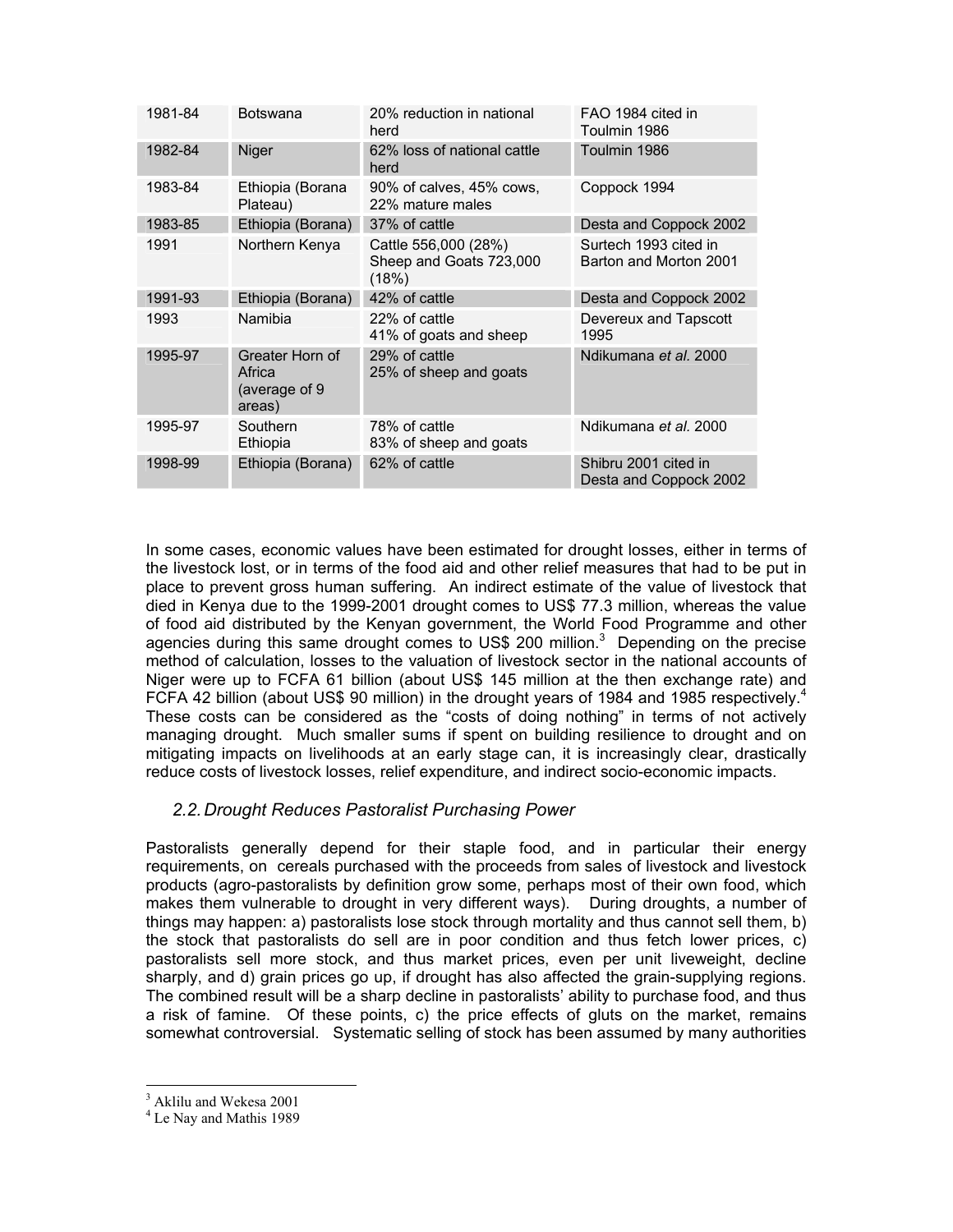on pastoralism as part of the way pastoralists respond to or "track" rainfall<sup>5</sup>, if not hampered by lack of transport and market infrastructure.<sup>6</sup> Some careful large-scale surveys in East Africa now suggest that livestock sales fail to correlate with drought cycles.<sup>7</sup> The picture in the Sahel is clearer: livestock prices in Niger plummeted during the drought of 2005, reaching 10% or less of pre-crisis levels, even for healthy animals, and cereal purchasing power of livestock-dependent households dropped by 75%.<sup>8</sup>

# *2.3. Drought Makes Flows to Market Unpredictable*

If there is a lack of response to drought by sales of stock, this is probably not because of an irrational attachment of pastoralists to their stock, but for combinations of reasons, such as the knowledge that restocking after drought will be difficult (as there will be few female animals on the market), the intention to ride out the situation in the hope that full drought will not materialise, and physical difficulties in getting livestock to markets.

But whatever the pastoralists response to sell during drought (and it is likely to vary among pastoral communities, and between them and agro-pastoralists and mixed farmers), drought is still likely to cause a disruption in flows of animals to both domestic and export markets, possibly by gluts during drought onset, probably by scarcities during drought and postdrought phases. This will make the physical and financial planning of livestock marketing more difficult, both for government authorities and for the private sector. Drought may also decrease the quality of livestock presented to market and increase the risk of disease. As markets become increasingly interdependent, regulated and quality conscious, in traditional importing countries for African livestock such as the Gulf States but even within Africa, these factors will become more important.

# *2.4. Drought Discourages or Prevents Investment in Livestock*

As well as concern about discouraging government and private sector investment, recurrent drought may make it difficult for pastoralists themselves to invest in improving animal health. Over recent years, the failure of government veterinary services to provide for pastoral areas has become apparent. There has therefore been increased interest in alternative models of animal health care, involving Community-based Animal Health Workers (CAHWs) and other sorts of para-veterinarians, based on cost recovery from pastoralists (usually through a mark-up on drugs sold).

The concern is that in periods of drought pastoralists may find it difficult to continue to pay for animal health services. This will mean a risk of disease outbreaks, and also diminish the viability of the CAHWs' businesses. Intervention by donors and NGOs to provide free or subsidised veterinary drugs (as has been practised by several NGOs in Kenya and Ethiopia) may alleviate short-term animal health crises but, unless well designed, undermine the longterm viability of CAHW systems based on cost-recovery.

# *2.5. Drought Contributes to Desertification*

As with the relation between drought and livestock sales, the links between drought and desertification are controversial. Some claim that desertification is too broad a concept, used excessively and unscientifically, and in a way that fits governments' and donors' preconceptions about pastoralists.<sup>9</sup> They also draw support from scientific views known as

<sup>5</sup> Toulmin 1995, Scoones 1995

<sup>6</sup> Morton and Barton 2002

 $7$  McPeak and Barrett 2001 for pastoralists in Northern Kenya and Southern Ethiopia

<sup>8</sup> ILRI 2005

<sup>9</sup> Swift 1996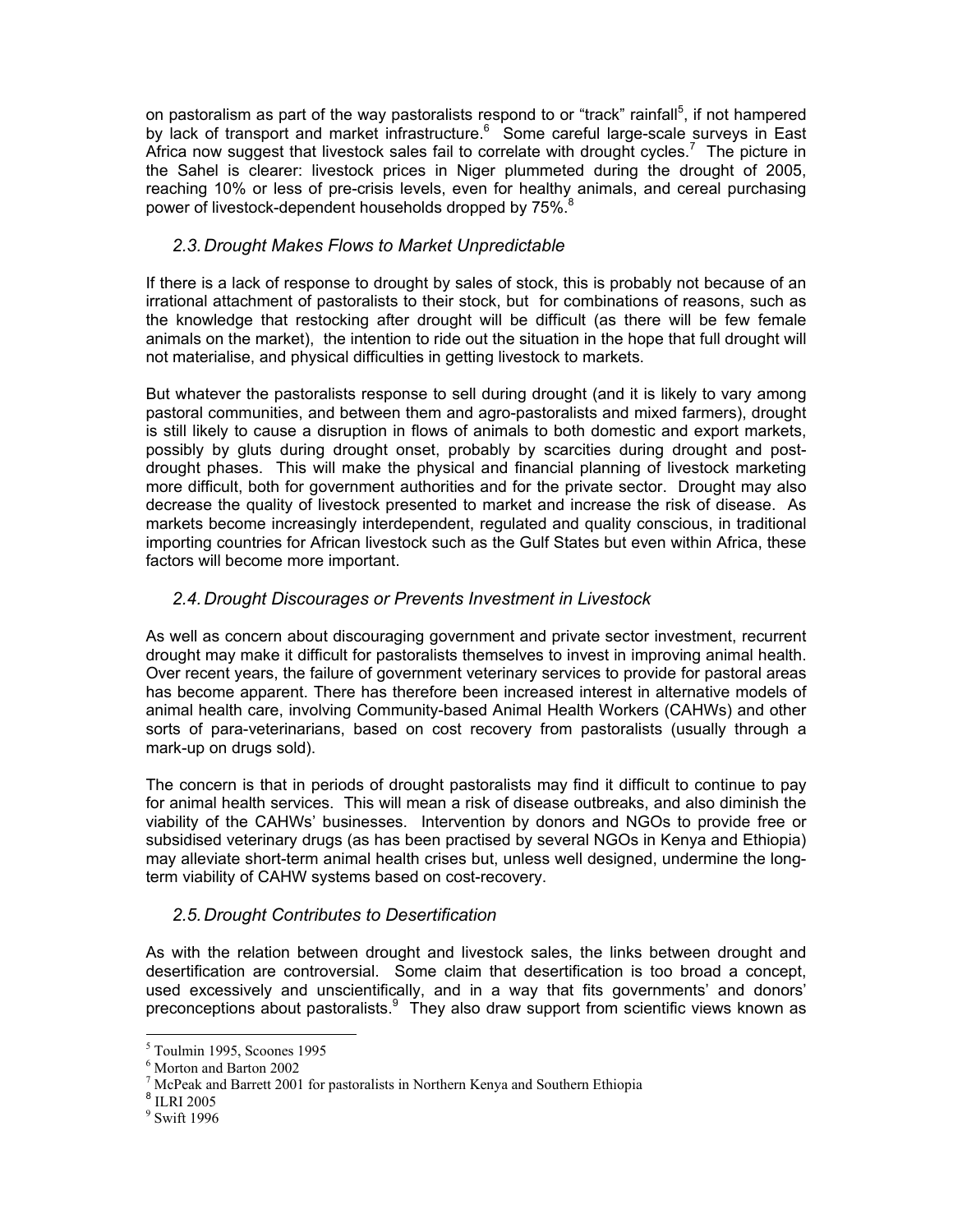the "new range ecology" that suggest that the productivity of African rangelands is defined more by rainfall than by grazing, and that "overgrazing" is a seriously problematic concept.<sup>10</sup>

Against this many argue that gross environmental degradation is taking place on African rangelands, which can be considered desertification, and which is at least triggered by episodes of drought, even if both are influenced also by socio-economic factors.<sup>11</sup> Some would also point to the importance of trees in African rangelands, their absence from the new range ecology literature, and their vulnerability to prolonged overbrowsing or overcutting.<sup>12</sup> Others would focus on the effects of drought-driven sedentarisation in small towns or relief centres and the resulting *localised* degradation and deforestation.<sup>13</sup>

# *2.6. Drought Contributes to Conflict*

Drought undoubtedly contributes to violent conflict, between pastoralist groups and between pastoralists and farmers. Obviously conflicts in which pastoralists are involved have other causes: poor governance, unequal resource allocations, uncertain rights over land, spillovers from national- and international-level conflicts, easy availability of firearms, large-scale cattle theft for sale by criminal elements and in some parts of East Africa deep-rooted social and cultural patterns of raiding. In the Sahel, many explanations of conflict focus on the erosion of former reciprocal relations between farmers and pastoralists as farmers increasingly keep livestock, and pastoralists settle to farm.<sup>14</sup> But drought has had a role in triggering violent conflict, as in the Sahel pastoralists move deeper into settled zones, and earlier in the season, than they are accustomed to do,<sup>15</sup> and as competition for water points, key grazing resources and livestock itself intensifies between different groups in many parts of Africa.<sup>16</sup>

# *2.7. Public Sector Involvement in Managing Drought is Justified*

As can be seen, many of the benefits of managing drought are in principle open to all, and no-one's enjoyment of them subtracts from anyone else's: that is, they are "public goods" in economic terminology. A natural environment free from degradation, a social environment free from violent conflict, and with adequate protection to its citizens from mass death and destitution, and an enabling environment for livestock trade based on consistent throughput and a high reputation in export markets benefits all, and no private individual can capture the benefits exclusively for him or herself. While some responsibility for providing them can and should be taken by local communities or traders' associations, governments' role is to facilitate and guarantee them.

### **3. Recent and Future Trends**

### *3.1. Increase in the Frequency of Meteorological Drought*

While there is still debate on whether the frequency and severity of meteorological droughts in dryland areas of Africa has increased or remained stable in recent decades,<sup>17</sup> there is an increasing consensus that meteorological drought (Box 1) is likely to become more frequent and more severe in decades to come, as part of global climate change. In arid or semi-arid

<sup>10</sup> Behnke 1993

 $11$  Dregne 2000

<sup>&</sup>lt;sup>12</sup> Illius and O'Connor 1999

<sup>13</sup> McPeak 2003

 $14$  Toulmin 1983 and many references since  $15$  ICE 1997

 $16$  Reuters 22nd July 2005 for Niger and Nigeria, BBC 6th February 2006 for Kenya

<sup>&</sup>lt;sup>17</sup> Hendy 2001 reviews data for Northern Kenya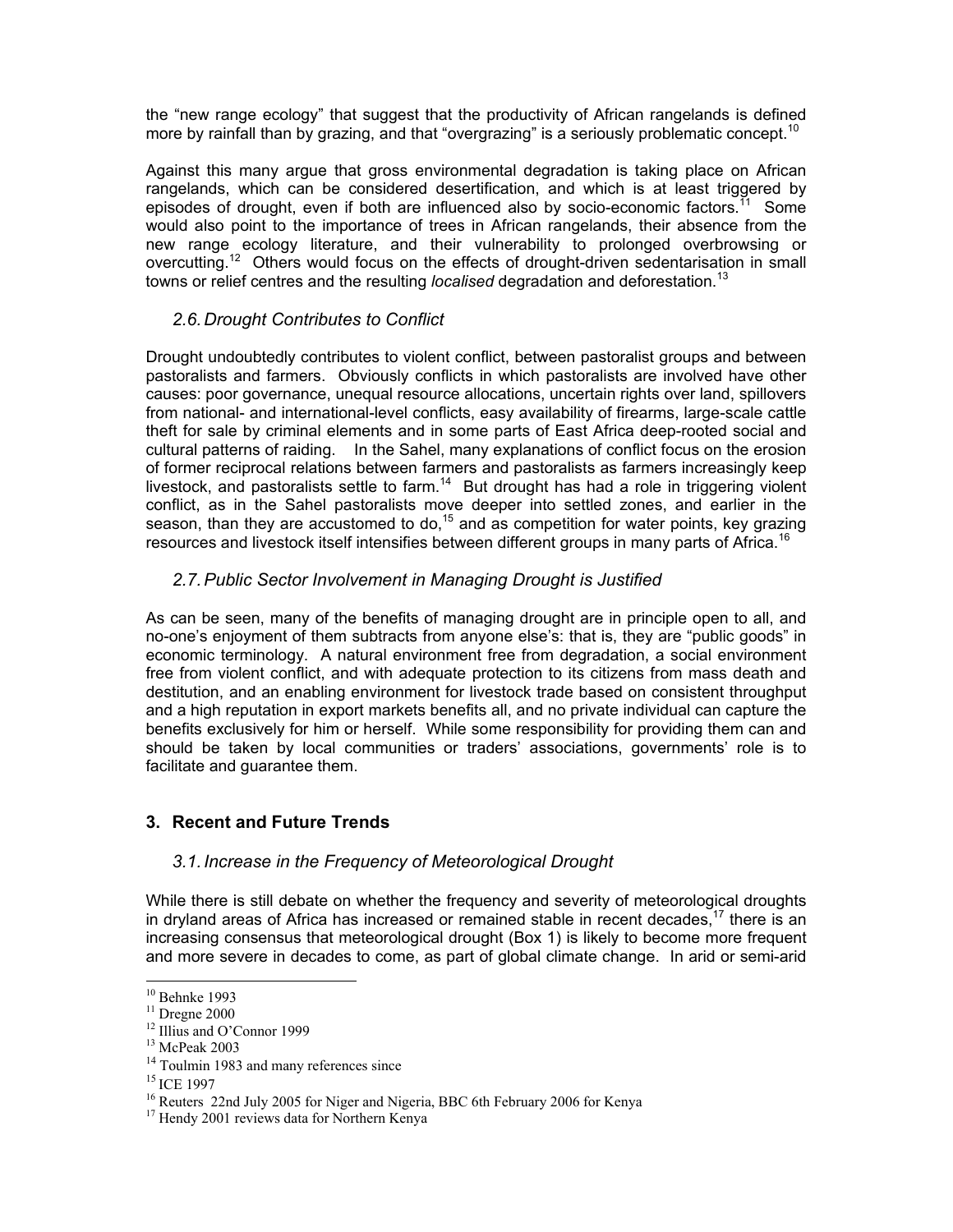areas, warming will decrease available soil moisture. Significant changes in precipitation distribution in space and time are also expected, including an increased frequency of extreme climate events, such as drought. "Increased summer continental drying and associated risk of drought" is "likely over most mid-latitude continental interiors." Further, "even with little or no change in the El Niño amplitude, global warming is likely to lead to greater extremes of drying and rainfall intensity and increase the risks of droughts and floods that occur with El Niño events in many different regions".18 Without significant changes in policy towards the drylands and their inhabitants, such an increase in the frequency of meteorological drought will go hand-in-hand with a continued increase in vulnerability. These are pressing reasons to take drought, and drought management, seriously.

#### **Box 1 Drought – Some Definitions and Concepts**

A very simple definition of drought reads "drought is an occurrence of significantly below normal rainfall which impacts on productive activities".<sup>19</sup> However, there are more focused definitions:

 *Meteorological drought* is defined "solely on the basis of the degree of dryness (often in comparison to some normal or average amount) and the duration of the dry period" and must be region-specific.

 *Agricultural drought* focus on factors such as differences between actual and potential evapo-transpiration and soil-water deficits, are crop-specific and depend heavily on the timing of rain and dry periods relative to crop-cycles.<sup>20</sup> Agricultural droughts can therefore occur in the absence of meteorological drought, and vice versa.

 *Pastoral droughts<sup>21</sup>* could be defined as lack of forage availability as a result of particular sequences of meteorological drought, in terms of length, seasonal timing and the intensity of the deficit. Definitions will need to take into account the differences between areas of bimodal rainfall (as with many but not all of the pastoral areas of east Africa) and of monomodal rainfall (as in the Sahel), but for some areas it has been suggested that pastoral drought be defined in terms of rainfall failure in two successive years.<sup>22</sup> However, the impact of drought on pastoralism is determined by many factors, socio-economic as well as bio-physical. Most important is the fact that pastoralists can move from areas of meteorological drought to areas of better rainfall. Equally importantly they can also be constrained from moving: by land tenure systems and administrative action, by conflict and by their own desire to remain in settlements. *Vulnerability* is closely linked to drought. It can be defined as the "capacity to anticipate, cope with, resist, and recover from the impact of" drought. $23$  Different communities, and even different households, may have different levels of vulnerability and therefore suffer differently from droughts of the same meteorological severity. Vulnerability is a socio-economic fact, determined at the level of communities and regions by socio-economic trends, policies, markets and institutions, and at the level of household by wealth, labour availability, knowledge and networks.

### *3.2. Increased Vulnerability to Drought of Livestock Producers*

It is almost certain that the *vulnerability* to drought of livestock-producers is increasing, and thus that the impacts of drought are worsening. There are many reasons for increasing vulnerability, and some of them form vicious circles of causality:

 $18$  direct quotes in this paragraph from IPCC 2001

<sup>19</sup> Williams 2000

<sup>20</sup> Wilhite 2000

 $^{\mathrm{21}}$  Bruins 2000

<sup>22</sup> Ellis and Swift 1988

 $23$  Willhite 2000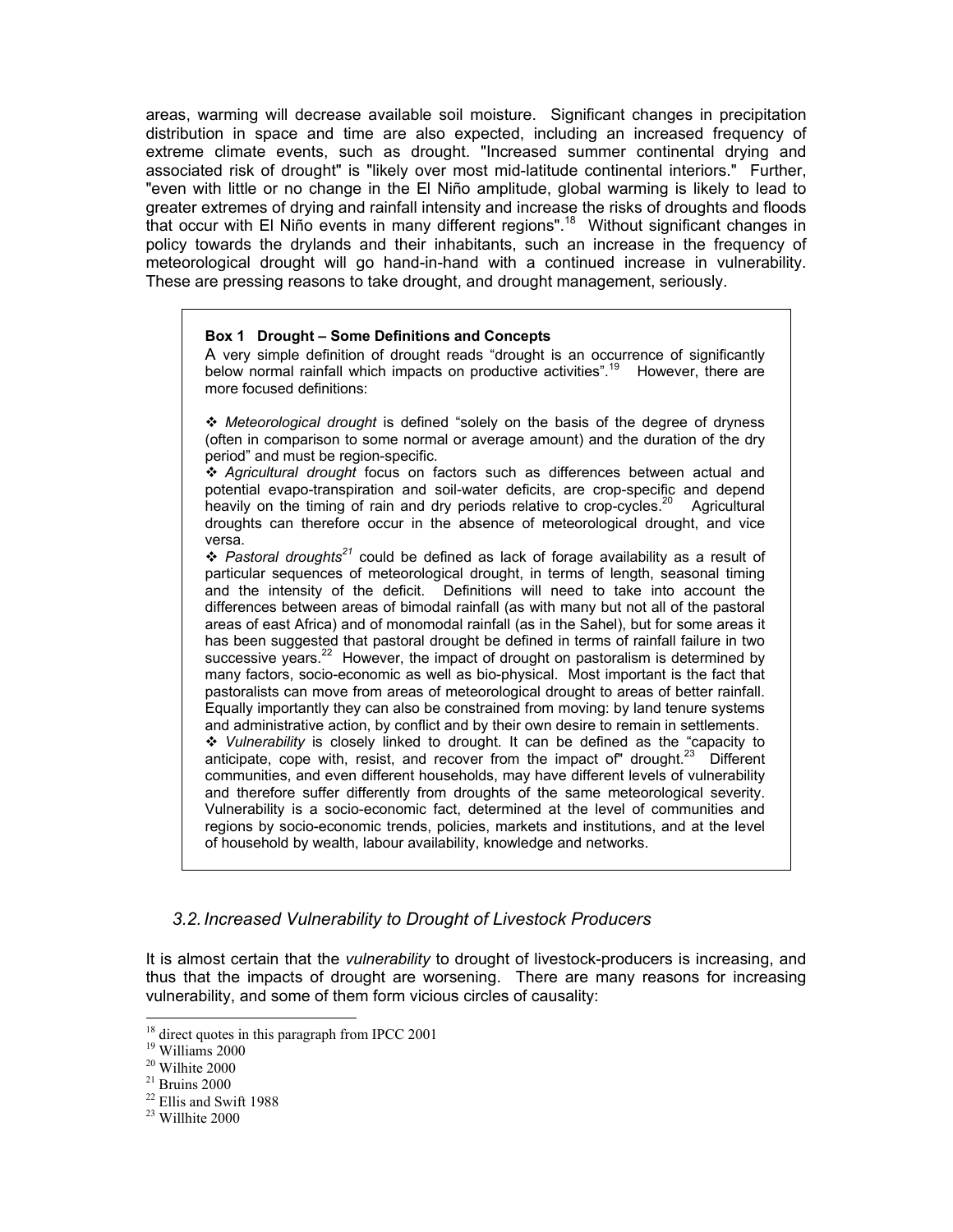- a) The impacts of drought are cumulative, as affected households are less able to cope with the next drought;
- b) Pastoral mobility, which allows pastoralists to migrate to areas of better rainfall, becomes more and more restricted by encroachment on rangelands by non-pastoral forms of land-use, and by changes in land tenure systems in the direction of individual plots and group ranches; this is of great importance in West and Central Africa, where areas of critical importance for dry season grazing, such as the areas of high potential such as the Niger and Senegal river valley, are encroached upon by arable farmers;
- c) Sedentarization by pastoralists, undertaken because of their inability to practice pastoral migration, the attraction of access goods and services found in small towns, and their dependence on food aid distribution, can result in localised land degradation around settlements and can further increase vulnerability;
- d) Conflict and insecurity are a cause of vulnerability, as they limit mobility and access to rangelands, and an effect, as resource scarcity fuels further conflict; and
- e) On many West African and some East African rangelands, livestock is increasingly concentrated in the hands of absentee, town-based owners, using hired herders, who have fewer incentives to use distant pastures and are less subject to community pressures; this may also be increasing localised degradation and reducing the ability of the remaining self-employed pastoralists to cope with drought.

### **4. Policy Recommendations**

The main focus of public policy in drought management needs to be that of making pastoralists and agro-pastoralists less vulnerable (or *more resilient*) to drought. This would include policies promoting general good practice in pastoral development, policies promoting reduced vulnerability and policies promoting participation.

### *4.1. Policies promoting general good practice in pastoral development*

Because drought is such an important feature of pastoral livelihoods, many of these interventions will in any case be part of general good practice in pastoral development:

- a) Protecting pastoral rangelands, and most critically dry-season grazing areas from further encroachment, and establishing or strengthening land tenure and natural resource management systems that allow collective management of resources, and facilitate pastoral mobility;
- b) Establishing or strengthening institutions for pastoralists to manage their own affairs as much as is feasible, to represent their concerns effectively to higher authorities, and to manage conflicts between themselves, or between pastoralists and farmers;
- c) Improving pastoral marketing opportunities: removal of unnecessary constraints on marketing such as inappropriate veterinary policies, investments in infrastructure, provision of market information;
- d) Improving of animal health, particularly enabling the development of sustainable delivery systems;
- e) Providing the enabling institutional environment for the integration of drought management activities along the drought cycle of planning-mitigation-reliefrehabilitation, across the levels of community, district (or appropriate local government unit) and nation, and between investment and policy; and
- f) Supporting livelihood diversification, both directly by stimulating non-pastoral employment opportunities and indirectly though provision of education.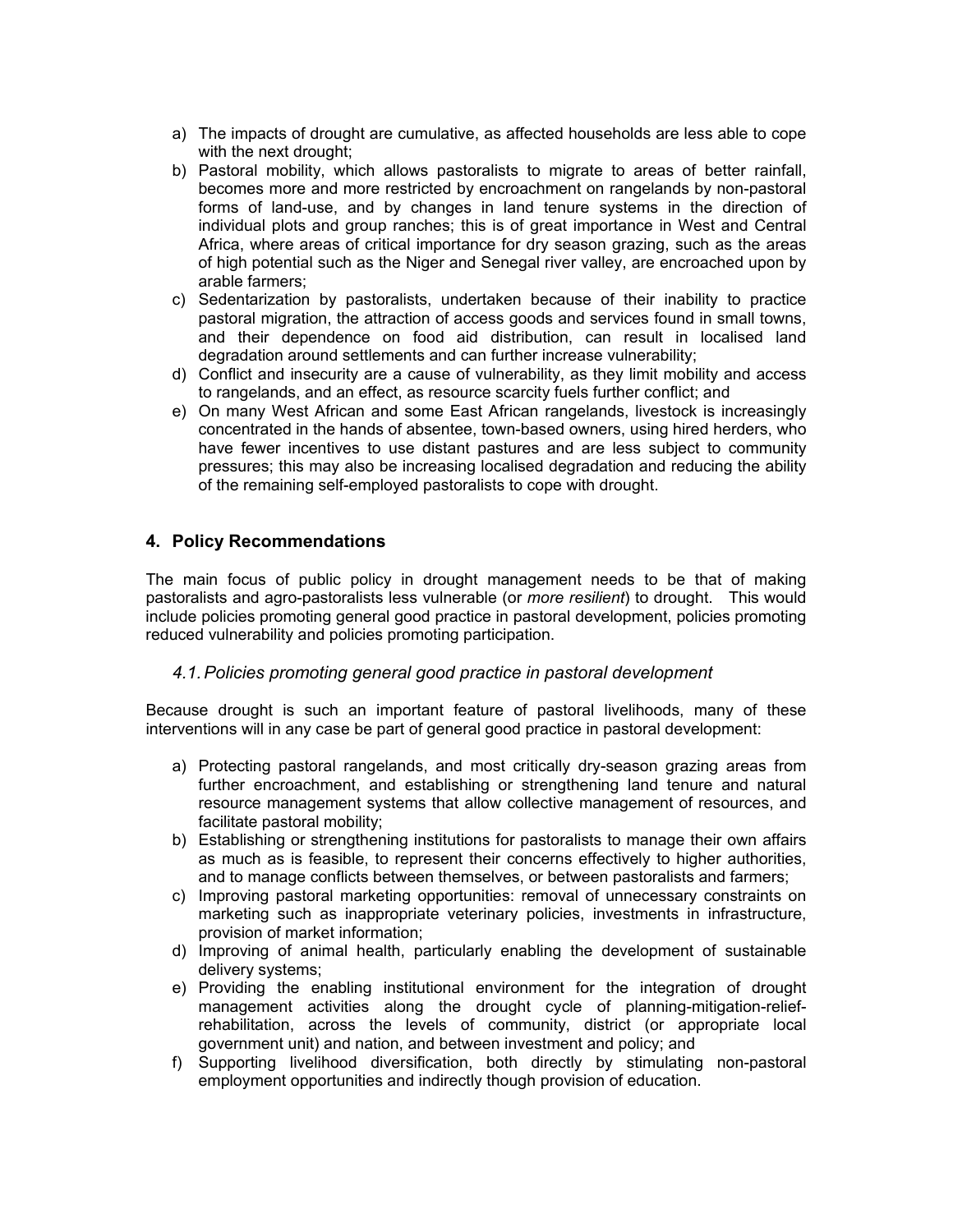### *4.2. Policies Promoting Institution-building to Reduce Vulnerability*

Other policies may involve the building of institutions more specifically concerned with reducing drought vulnerability. There has been much recent discussion of three sorts of intervention, which must all still be considered speculative, or in a pilot phase:

- a) Promoting banking and other forms of savings (in forms other than livestock) among pastoralists, particularly in order to save the value represented by surplus male livestock in some pastoral systems $^{24}$
- b) Promoting new types of livestock insurance, particularly index-based systems which pay out on the basis of large-scale patterns of mortality that are beyond the control of individual livestock-owners 25 and
- c) Disseminating weather forecasts derived from climate modelling and remote sensing directly to pastoralists: recent work shows that pastoralists are able to understand and ready to listen to "scientific" weather forecasts, but that lack of information is not a limiting factor – the problem lies with their ability to act on that information.<sup>26</sup>

### *4.3. Policies Promoting Participation*

Drought management among pastoralists and agro-pastoralists has to involve the participation of communities. This is true for two main reasons.

*a)* Firstly, the participation of communities will maximise the chances of interventions, particularly mitigation and rehabilitation interventions, being *appropriate* to their needs, their perceptions of what constitutes drought, and to the ways in which they already manage drought. Pastoralist knowledge of what constitutes a severe drought, and what the signs of such a drought are during its onset, will be a necessary part of early warning systems. Much has also been written about how pastoralists themselves respond to drought, using terms like *coping strategies*: the most important strategies include migration, herd accumulation with (debatably) sales of livestock during drought onset, and supplementation with purchased feed, and non-pastoral employment.<sup>27</sup> The successful design of mitigation and rehabilitation interventions, as part of drought contingency planning, clearly needs to be founded upon these strategies that pastoralists already adopt. While some knowledge of these strategies can be provided by outside researchers gathering information and reporting back to governments and donors, a better foundation will be provided by a truly participatory dialogue on the design of interventions, between the communities and the agencies.

#### **Box 2 Drought Coping Strategies among Sahelian Pastoralists**

In the Sahel as elsewhere, pastoralists' strategies for coping with drought are diverse may be pursued by different households in different orders, and raise questions as to when coping strategies can be said to have failed, or to have become more permanent *adaptations.* One indicative list of strategies, drawn from studies of Fulani pastoralists across several Sahelian countries, includes as short-term strategies:  $\cdot$  New, longer-distance, and possibly trans-boundary, pastoral migration routes

 $\div$  Splitting of households into smaller family groups to spread the herds geographically

<sup>-</sup><sup>24</sup> Coppock 1994, Swift 2002

 $25 \text{ Swift} 2002$ 

<sup>26</sup> Luseno et al. 2003

 $27$  This literature is summarised, mainly for Kenya and Ethiopia, by Morton (forthcoming)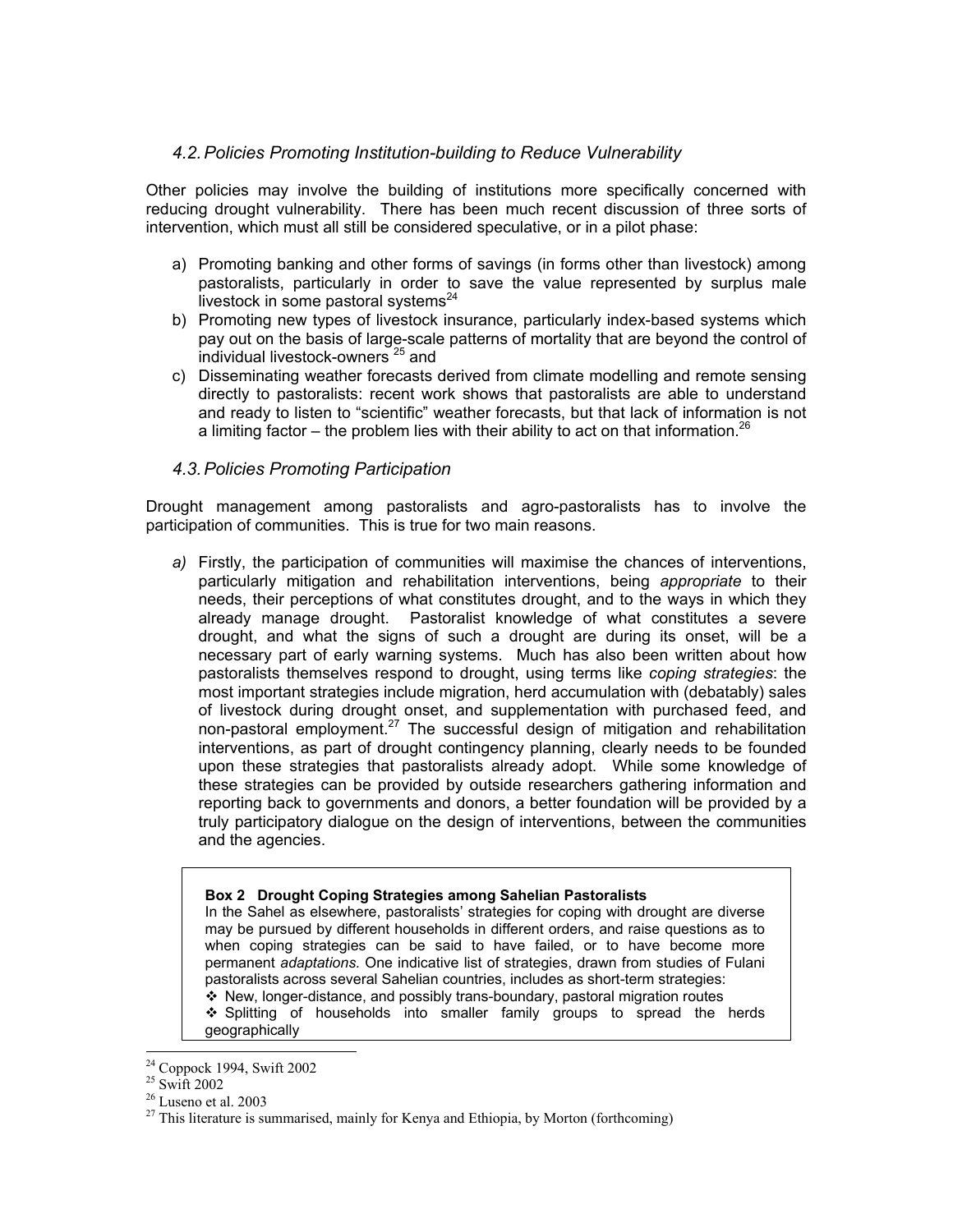$\div$  Redistribution of animals to the destitute, according to traditional stock-loan customs

 $\div$  Selling of more animals, at lower prices, than in normal years

 $\div$  Use of wild resources as food, and shift from milk to grain as the basis of the diet  $\div$  As more permanent adaptations, a shift to wage-herding for others or into other non-pastoral occupations, and sedentarization.<sup>28</sup>

Engaging in violent conflicts and more low-level disputes, such as attempts to gain and maintain control over wells, is also a form of coping, albeit one with significant costs.29

b) Secondly, involving communities will give drought management a better chance of being *sustainable.* Sustainability is not necessarily a straightforward concept in the context of drought management (as discussed below), but the sustainability of the ongoing activities (early warning, contingency planning and policy formulation) will be greatly enhanced by the participation of communities, and their sense of ownership of the process. The dominant trend in thinking and practice within the pastoral livestock sector has been toward strengthening the capacity of appropriate local government units, as described in Box 3.

#### **Box 3 District-level Drought Management in East Africa**

A system designed for Turkana District in 1985 has subsequently been scaled-up, under Netherlands and then World Bank funding, across the arid Districts of Kenya.<sup>3</sup> It has also been adapted for use elsewhere, such as the pastoral areas of Ethiopia, where the relevant level of local government is the *woreda*. At the heart of this model is:

 an agreed District-level drought policy, expressing why District-level bodies should manage drought

 $\cdot$  a bureaucratic structure (an emergency drought management sub-committee and a District Drought Contingency Planning Officer)

 $\div$  an early warning system, whose outputs are summarised by assigning each administrative division to one of four warning stages: normal, alarm, alert, emergency (some versions add a recovery stage); and

 $\cdot$  a system of phased responses to those warning stages in the form of appropriate mitigation, relief and rehabilitation measures, already planned and "on the shelf".

Such a District-based model is not necessarily "participatory" or non-participatory: it can involve either a high or a low level of participation by drought-affected populations.

It is best to think about increasing the level of community participation in relation to each of the main components of drought management. For each activity there are:

- a) Arguments for increasing participation (largely as set out above but with different emphases)
- b) Constraints on community participation, or reasons why going beyond a certain level of participation is not possible or not desirable for that activity

c) Practical measures and methods to increase participation towards the optimum level These are outlined in Table 2.

<sup>28</sup> Bovin 1990

<sup>29</sup> Thébaud and Batterbury 2001

<sup>30</sup> Swift 2001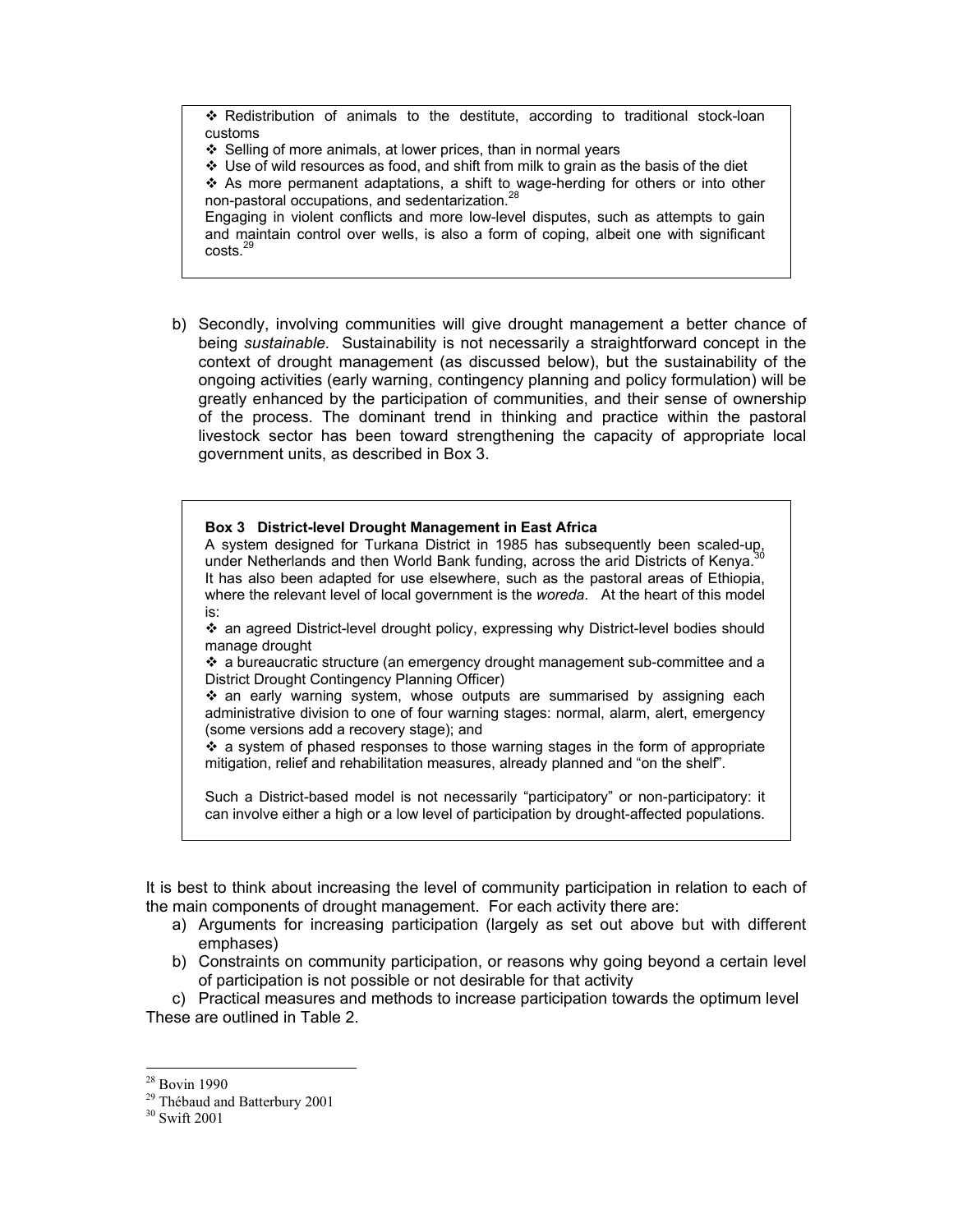| <b>Table</b><br>2:<br><b>Management</b> | <b>Opportunities for</b>                                                                                                                                                                                                 | Increasing<br>Community                                                                                                                                                                                        | <b>Participation</b><br><b>Drought</b><br>in                                                                                                                  |
|-----------------------------------------|--------------------------------------------------------------------------------------------------------------------------------------------------------------------------------------------------------------------------|----------------------------------------------------------------------------------------------------------------------------------------------------------------------------------------------------------------|---------------------------------------------------------------------------------------------------------------------------------------------------------------|
| Drought<br>Management<br>Component      | Arguments for increasing<br>community participation                                                                                                                                                                      | Constraints on<br>community<br>participation                                                                                                                                                                   | Actions to increase<br>community participation                                                                                                                |
| <b>Early Warning</b>                    | To make use of local<br>knowledge on<br>environment and drought<br>impact<br>To increase cost-<br>effectiveness                                                                                                          | Can lead to over-<br>collection of hard-to-<br>analyse information:<br>Can make<br>geographical<br>standardisation difficult<br>Can encourage<br>$\bullet$<br>exaggeration of<br>drought severity              | Use of PRA methods in<br>questionnaire design and in<br>regular surveys<br>Community<br>appointment (and<br>remuneration?) of data-<br>collectors             |
| Contingency<br>Planning                 | Shelf projects must<br>$\bullet$<br>incorporate knowledge of<br>environment, impacts and<br>existing coping strategies                                                                                                   | Overall co-<br>$\bullet$<br>ordination and<br>management of<br>external resources<br>should rest with local<br>government<br>Analysis of<br>vulnerability should go<br>beyond traditional<br>coping strategies | Use of traditional<br>$\bullet$<br>decision-making bodies or<br>creation of new committees<br>to plan projects and be<br>prepared for their<br>implementation |
| Mitigation and<br>rehabilitation        | Most projects will<br>$\bullet$<br>benefit from strong<br>community governance,<br>e.g. to target, to promote<br>trust with private-sector<br>operators or other<br>communities, and to<br>minimise supervision<br>costs | Where mitigation is<br>intensive of external<br>funds, need to ensure<br>accountability through<br>independent monitoring                                                                                      | Use of local bodies (as<br>used in contingency<br>planning) in project<br>implementation                                                                      |
| Relief                                  | Community<br>$\bullet$<br>participation may aid<br>targeting of most<br>vulnerable                                                                                                                                       | Need for<br>$\bullet$<br>accountability and<br>independent monitoring                                                                                                                                          | Appointment in<br>$\bullet$<br>advance of local relief<br>committees linked to<br>broader drought<br>management bodies                                        |
| Community-level<br>development          | Should be based on<br>$\bullet$<br>local knowledge, local<br>understanding of needs,<br>and local organisation                                                                                                           | Fewer quick-win<br>$\bullet$<br>technologies may be<br>available than for crop-<br>farmers<br>Policy issues (e.g.<br>$\bullet$<br>land tenure, conflict)<br>will be highly limiting                            | Strengthening of local<br>decision-making bodies or<br>creation of new committees                                                                             |
| Policy-level<br>development             | Allows local<br>$\bullet$<br>knowledge and local<br>needs to be incorporated<br>in policy                                                                                                                                | Policy must<br>respond to different<br>sectors and processes,<br>which may be beyond<br>experience of livestock-<br>keepers                                                                                    | Careful and innovative<br>participatory investigation,<br>Scope for innovative<br>advocacy methods, e.g.<br>participatory video                               |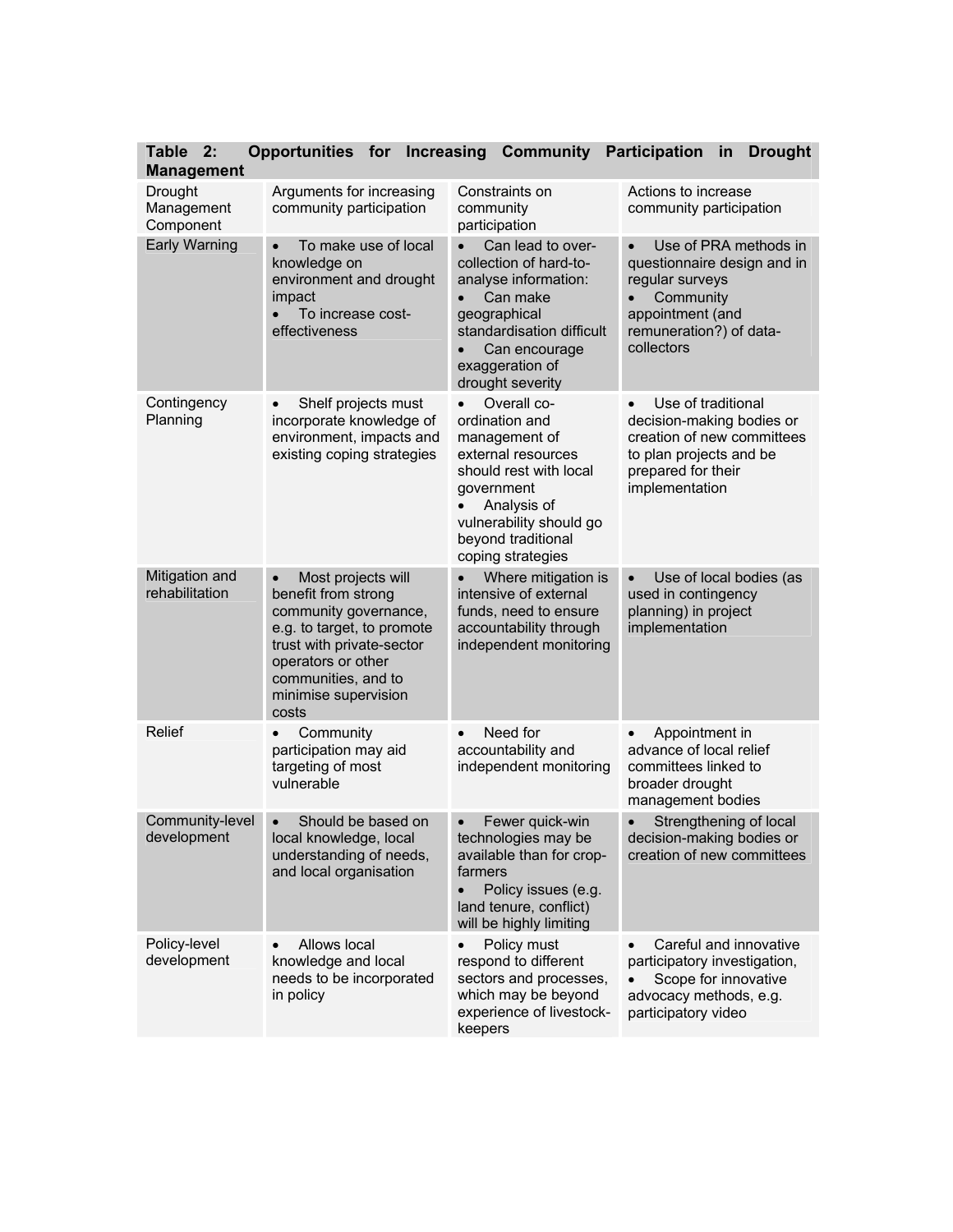#### **Box 4 Community-Based Development and Community-Based Drought Management in West Africa**

While there are few examples of community-based drought management programmes in West Africa, research carried out there has contributed greatly to understanding of how to manage drought, and innovative programmes emphasising other aspects of pastoral livelihoods are building resilience to drought in important ways. For example: The long-term research around the Widou Thiengoli borehole in Senegal has demonstrated very clearly what so many authors have asserted - the inappropriateness of rangeland management based on static carrying capacities, and the need for herders to use mobility during droughts. $31$ 

Based on action-research in Chad, IRAM has constructed a schema for development of water resources among pastoralists. This addresses water planning in the context of understanding and protecting pastoral mobility, land-tenure and resource management, achieving sustainability through institution-building and conflict management, and appropriate monitoring and evaluation procedures. The schema lists five different stages of analysis, consultation and implementation, each with its recommended tools. While emphasis is given to the provision of different water technologies at different points of pastoral migratory cycles, much of the schema is more generally applicable to drought management.<sup>32</sup>

In Burkina Faso, a GTZ-funded project established decentralised and participatory structures for joint management of grazing resources, by multiple ethnic groups, pastoral and agro-pastoral, some with deep-rooted historical conflicts.<sup>3</sup>

However, there are also strong limits to the degree to which communities can participate in its management. Communities cannot be expected to judge their own rightful share of scarce relief resources compared to other communities, neighbouring or distant. Communities are unlikely to call a halt to free food distribution on the grounds that it is creating "relief dependency", or incentives against productive work or for potentially harmful sedentarisation, although all these are very real concerns for food donors. They are also unlikely to have the same concern as donors in the transparency, accountability and monitoring of food relief.

# **5. Investments**

Drought management has to involve the collaboration of national and local government, communities, and in many cases aid donors and national and international NGOs. This section deals with the major investment tasks that have to be performed to manage drought, with particular attention to the role of local level communities.

# *5.1. Early Warning*

Those managing drought must, to the extent to which it is practical, equip themselves with the best available knowledge of the likelihood of future drought and major impacts of drought. This knowledge can come from various sources. Increasingly, international technological capacity in remote sensing and climate modelling can provide useful seasonal forecasts of drought. Large scale quantitative surveys of the availability and price of food in markets can pick up economic impacts of drought at an early stage. Community-based early warning can relay to drought managers peoples' own perceptions of the progress of drought and its impacts. Livestock keepers' knowledge, of their own environment and their past

<sup>&</sup>lt;sup>31</sup> Thébaud, Grell and Miehe 1995

<sup>32</sup> Bonnet, Marty and Demante 2005

<sup>33</sup> Banzhaf, Drabo and Grell 2000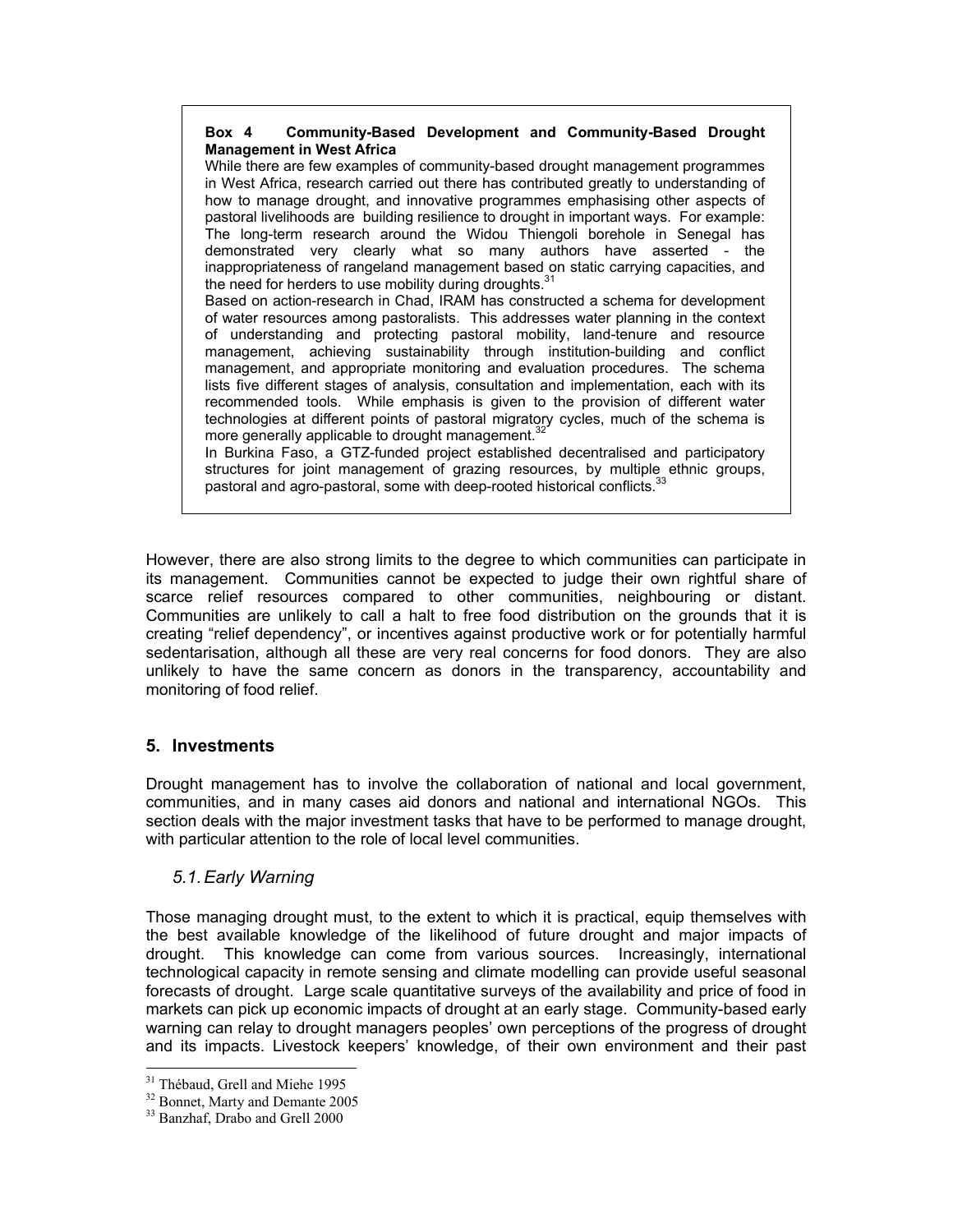experiences to cope with drought will be invaluable in designing and implementing systems that can detect severe drought in its onset phase. Such knowledge will be locality-specific, and needs therefore thoroughgoing participation of livestock keepers in early warning systems, by the use of "participatory rural appraisal methods, including semi-structured interviews, social mapping, food ranking and seasonal calendars, to elicit mainly qualitative information."34 Early warning systems must also meet two other criteria.

- a) Firstly, they must be cost-effective in order to maximise their chances of financial sustainability. Generally speaking, a high degree of participation is likely to favour this, as community labour can be substituted for that of paid enumerators. There are dangers, though, if community participation results in pressures for the collection of unfeasibly large amounts of information, or information, which being mainly qualitative, is difficult to aggregate and analyse.
- b) Secondly, early warning systems must generate information that to some extent can be standardised across geographical areas, as it will be used in government and donor decisions to commit resources to relief and to subsidised mitigation programmes. A system that relies too heavily on the participation of livestock keepers and therefore unduly favours locally-identified indicators and qualitative information jeopardises such standardisation, and can lead to manipulation by politicians and present a "moral hazard" if beneficiaries and their representatives slant responses to exaggerate drought severity and claim relief resources. The Kenyan Arid Lands Program (see Box) has been able to arrive at an acceptable mix between beneficiary participation and reliable quantified and verifiable drought indicators.

#### **Box 5 Early Warning Systems in the Kenyan Arid and Semi-Arid Lands**

Early Warning Systems have been a key component of the district-level drought management structures in Northern Kenya described in Box 3, while also being linked to national and regional early warning. $35$  The most important forms of information gathering are:

 Monthly questionnaire-based interviews with a sample of households, conducted by contracted part-time monitors, who are local literate people

- Monitors' own observations on a set of community indicators
- $\cdot$  Information collection form government departments

 $\triangle$  Incorporation of seasonal forecasting and resource monitoring supplied by the regional office of FEWS (Famine Early Warning Systems)

Information from these sources is collated and used to produce a regular assessment of the situation in each sub-district according to the fourfold schema of normal, alert, alarm and emergency, each triggering certain sorts of action. The systems are documented as having produced rapid responses to "alarm" warnings in the form of greatly increased delivery of food aid, then its reduction as status returned to "normal". Such systems are now in place in 21 districts, and a similar system is being constructed for pastoral areas of Ethiopia.

The major sorts of questions raised by such Early Warning Systems include:

 The details of sample sizes, cycles of repeat interviews, numbers of monitors and the use of participatory methods alongside questionnaires

 $\div$  The identification and use of community indicators, and their triangulation with/quality control through quantitative information

\* Trade-offs between locally-designed data collection that reflects local reality and standardization of data for processing and analysis.

<sup>-</sup>34 Swift 2001

<sup>35</sup> Swift 2001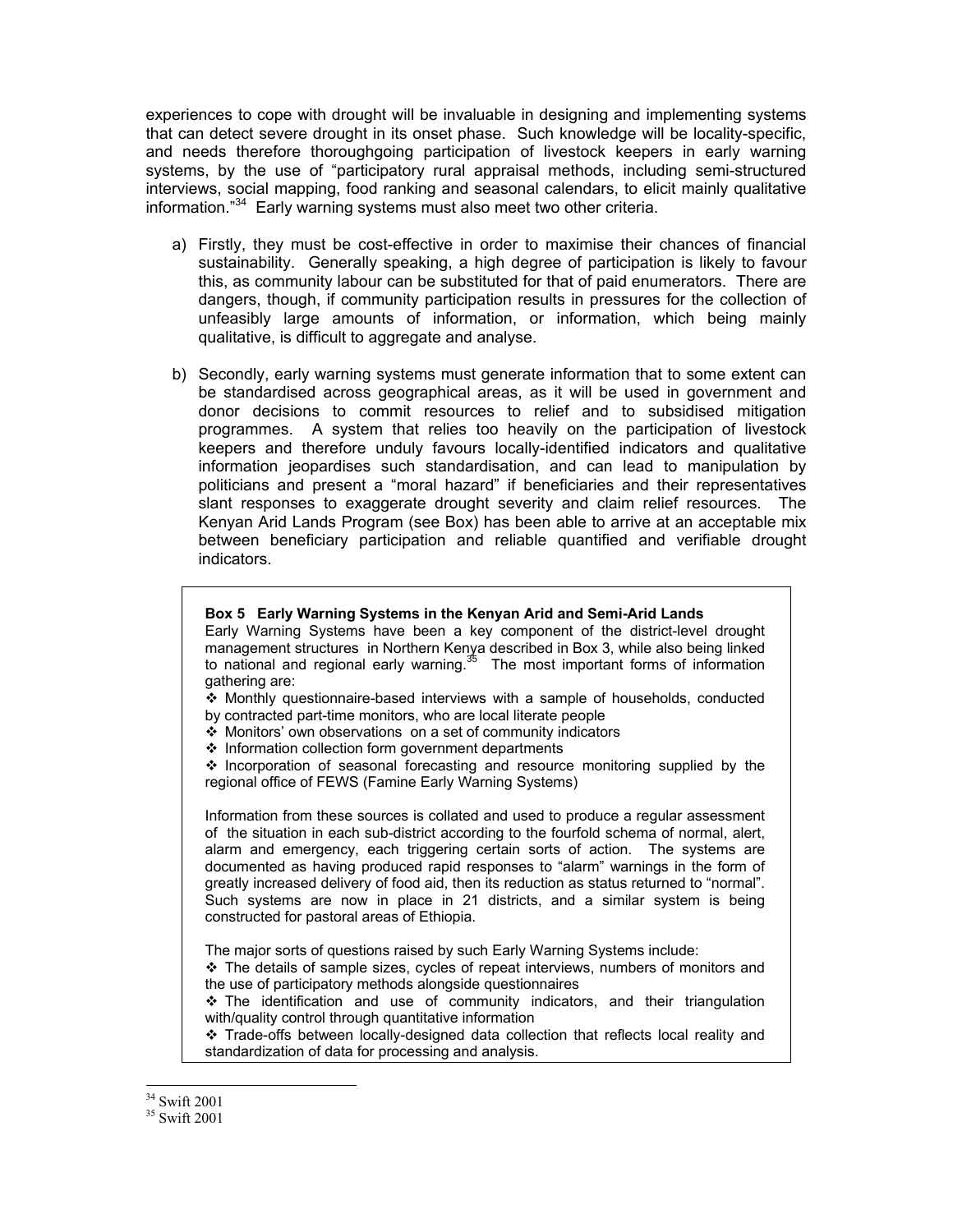- $\div$  The need for formal mechanisms for feedback from users
- $\div$  The question of long-term sustainability, institutional and financial

# *5.2. Contingency Planning*

Knowing about oncoming drought is of little use, if the participants in the drought management system are not able to act upon it, either because they do not have plans or because they do not have resources. Making sure those plans and resources are in place is the task of *contingency planning*. Contingency planning can cover any or all of the responses to drought now outlined, especially taking into account livestock keepers' traditional and existing coping strategies, including mechanisms of mutual assistance which they should take care not to erode. But they should also recognise the limitations of such coping strategies in the face of deeper and more widespread vulnerability to drought described above. Contingency plans prepared at the local level should be put "on the shelf" for activation when the appropriate stage of drought is signalled by the early warning system. The final decisions should be made by using traditional-decision making bodies or by creating new "community drought committees". In either case, attention must be paid to capacity building and to avoiding problems of inequity of gender, age, livestock holding or social stratum. Some participatory evaluations in Kenya have shown a strong preference for elected committees over variants on traditional bodies

# *5.3. Responding to Drought*

Governments, donors and NGOs, across Africa, and elsewhere in the world, have responded to droughts among pastoralists and agro-pastoralists in a great variety of ways. These responses have varied by when in the drought cycle they have been made (or when they should have been made) and whether they have aimed at saving lives or at preserving or rebuilding livelihoods. There is no single standard terminology for classifying these responses, but the following terms have been found useful:

# *5.3.1. Mitigation*

Mitigation activities are aimed at preserving livelihoods, and typically planned for the early stages or onset of drought. However, mitigation activities are generally still practised only on a pilot scale, and largely by NGOs, because of high transaction costs that the careful planning and in-depth knowledge of local conditions requires. If mitigation activities are successful, they are preferable to food relief, because they are more cost-effective, strategically provide inputs to livelihoods and let people feed themselves, and take place early in the drought cycle before people are totally destitute. In principle, mitigation activities should involve low levels of subsidy, at least of explicit subsidy, per benefiting household. They provide a better basis for sustainable livelihoods post-drought, and they are generally regarded as preferable, morally and in terms of human dignity, to mass distribution of free food.

a) *De-stocking* involves the purchase of animals from pastoralists during the onset of drought and the distribution of the meat to those or neighbouring poor communities as relief food. A smaller number of experiences have involved subsidising private traders to buy livestock in areas where normal market linkages were not functioning, for various reasons. Both forms therefore salvage value from animals that might otherwise die, and boost pastoralist purchasing power; de-stocking to redistribute also has important nutritional benefits. Both forms of intervention can be highly successful given their objectives, although it is crucial to be clear about what those objectives are. De-stocking to redistribute meat is costly, though not necessarily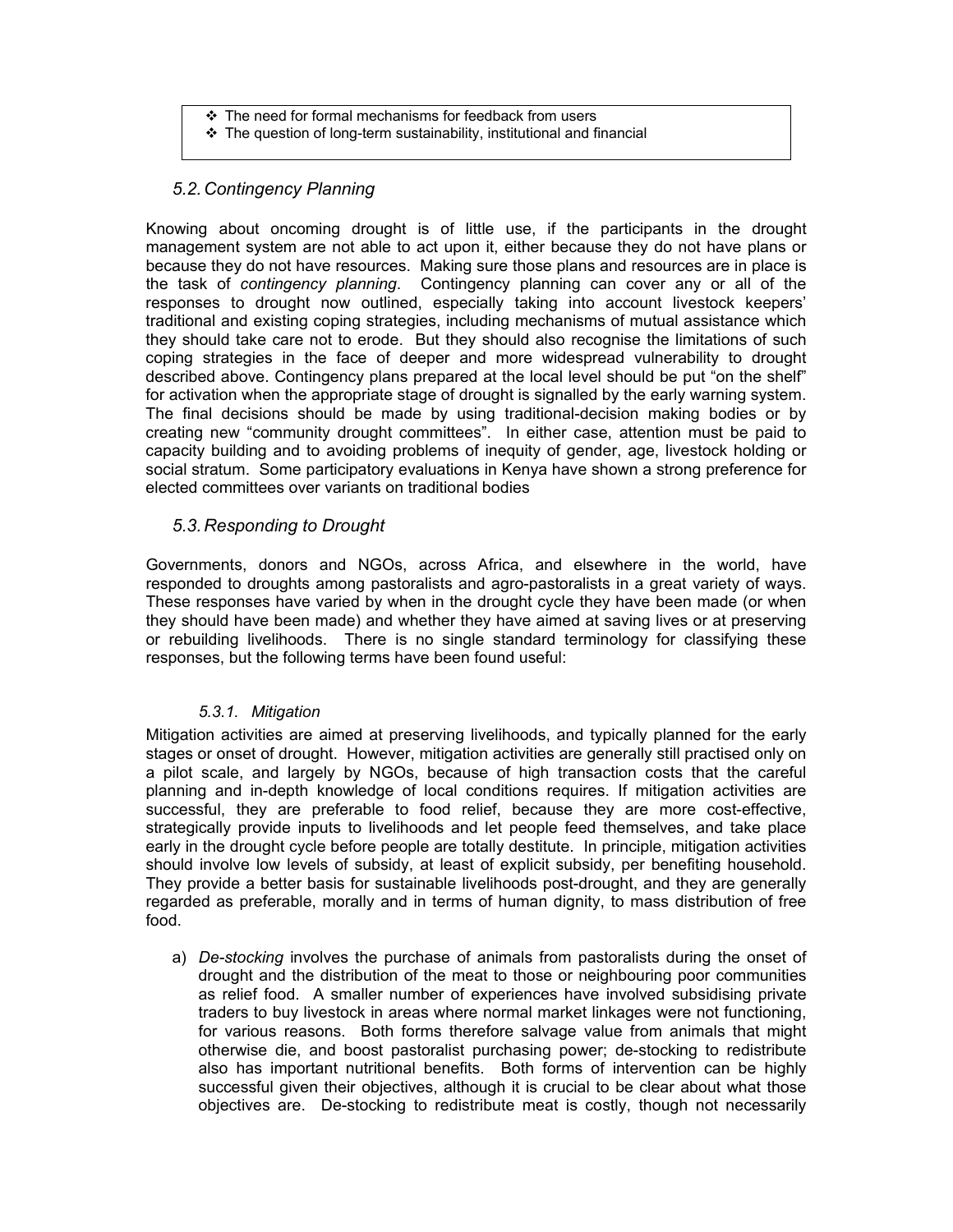more costly than the relief operations it partially replaces, and the barriers to scaling it up are chiefly logistical. De-stocking through subsidy is potentially a more sustainable intervention – it may be possible to finance it through levies on sales in good years or insurance-like mechanisms – but its ultimate success depends on our understanding more about why and in what circumstances pastoralists are prepared to sell animals during droughts.<sup>36</sup>

- b) *Veterinary Interventions,* involving emergency provision of free or subsidised veterinary drugs and vaccination services and can be extremely cost-effective in terms of livestock losses prevented. However, it is also important that such measures do not erode the sustainability of emerging community-based animal health schemes which practice cost-recovery through a mark-up on drugs sold.
- c) *Water Provision*, involving emergency drilling of boreholes, repair and maintenance of existing boreholes appear to be highly cost-effective in preventing livestock losses as well as mitigating the hidden costs of the labour, particularly women's labour, used in water collection. There is an issue of financial sustainability, but the institution of cost recovery arrangements up to and including contributions to depreciation has been successful. There is also an issue of environmental sustainability, of preventing boreholes becoming perennial and contributing to localised overgrazing, but there is evidence that local management arrangements, linked to use of grazing resources, and including the capacity to shut boreholes in "normal" years, can work.
- d) *Supplementary Feeding* livestock, particularly selected breeding stock, has some appeal to pastoralists, and there is some evidence of its cost-effectiveness. However, to import feed on large scale is a massive logistical task, unless there are specially favoured areas that can be set aside as "cow-calf camps", and this is likely to depend on the availability, formal or informal, of commercial ranch land<sup>37</sup> or protected areas. Large scale feed distribution also raises the issue of the overgrazing and environmental degradation which has arguably resulted in North Africa and the Middle East, though few sub-Saharan African countries are likely to scale up feed distribution to that extent.

# *5.3.2. Mixed Mitigation and Relief Operations*

Many drought responses sit between mitigation and relief, because of their large scale and high levels of explicit subsidy. These include labour-intensive public works programmes paid for by cash or food, free or subsidised distribution of animal feed, and de-stocking programmes where the animals are slaughtered and the meat distributed as food relief. The questions around such interventions are less whether they should be classified as mitigation or relief, but whether they fulfil their objectives in a cost-effective way (and in the case of animal feed whether they are environmentally sustainable). However, as interest in mitigation grows, there is a growing consensus that *relief* should be reserved for the worst period of the drought cycle, and for the most destitute households and individuals that mitigation has been unable to reach. Communities may offer very useful assistance in the targeting of food relief to the most needy. It cannot be assumed that they will always have the same views on targeting as food donors, e.g. in some cases there may be a strong belief that all households, wealthy or poor should receive equal shares, and donors strong concerns for targeting food to children or pregnant/lactating women may not be shared. Nevertheless, if these concerns can be discussed openly, the devolution of some targeting

<sup>36</sup> Morton and Barton 2002, Morton (forthcoming)

<sup>37</sup> Heath 2002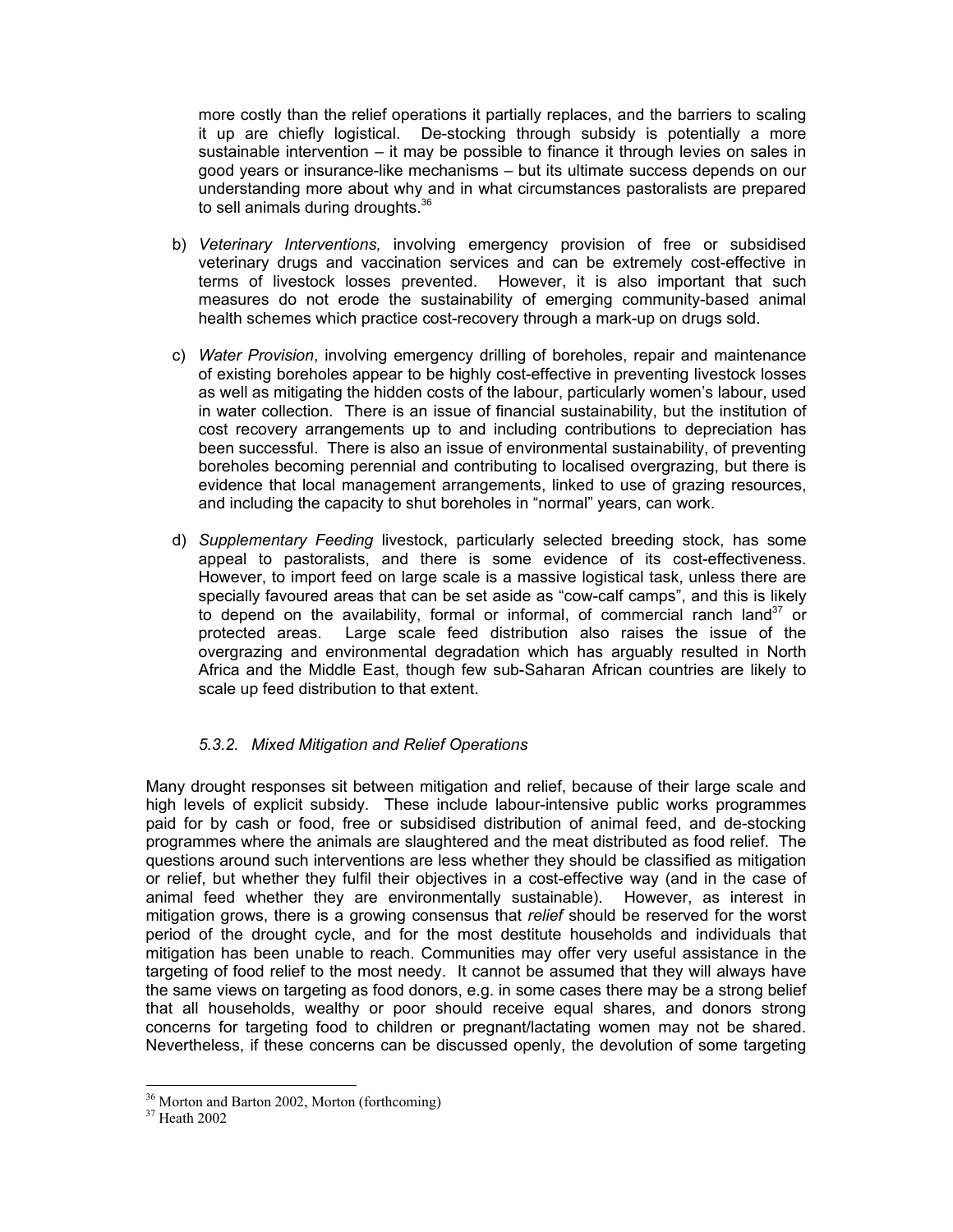and delivery to a local committee, perhaps a sub-body of a more general drought management committee, and preferably with strong female representation, will be very useful.

### *5.3.3. Rehabilitation*

Rehabilitation activities should take place at the end of the drought cycle, as rainfall returns. They aim to restore people – either to their "normal" livelihoods or, as is increasingly realised, to improved and less vulnerable livelihoods. They are:

- a) *Restocking* the gifting or subsidised sale of large numbers of animals. There have been many restocking experiences, mainly on a pilot scale and mainly implemented by NGOs, and there is now a substantial literature on the subject, as shown in Box  $6^{38}$
- b) *Range rehabilitation* while technical solutions can only be successful in the context of understanding and working with local collective resource management structures, there are positive experiences of the use of physical soil conservation measures, and reseeding of carefully-chosen annual and perennial species.<sup>39</sup>

**Box 6: Some of the most important questions about restocking include:**   $\div$  How can beneficiaries be selected to maximise the chances of the gift of animals being efficiently used?  $\div$  Should external agencies use their own staff or other outsiders to manage restocking, or devolve stock purchases to communities?  $\div$  How can restocking be done on a large scale, particularly as female stock are likely to be very rare and costly on local markets after a drought?  $\div$  If severe droughts are frequent and restocked animals may be lost in a future drought, under what circumstances can restocking be justified?

# *5.4. Promoting Long Term Drought Resilience*

As discussed above, there is ultimately no clear boundary between promoting drought resilience, and general good practice in pastoral development. But certain investments can definitely be recommended under a banner of long-term drought management:

- a) Reaching agreement on the conservation of certain areas of rangeland as droughttime grazing reserves $40$
- b) Developing sustainable animal health services $41$
- c) Under certain conditions, encouraging feed storage
- d) Where it is an issue, promoting the maintenance of indigenous livestock breeds against the unplanned importation of exotic, and less-drought resistant, genes.

<sup>&</sup>lt;sup>38</sup> Summarised, with practical decision tools, by Heffernan *et al.* (2004)<br><sup>39</sup> See the 2003 LEAD Virtual Conference of 2003, Theme "Degradation and Rehabilitation of Rangelands": http://www.virtualcentre.org/fr/ele/econf\_01\_pasto/download.html#33,

<sup>40</sup> Hendy and Morton 2001

<sup>41</sup> Catley, Blakeway and Leyland 2002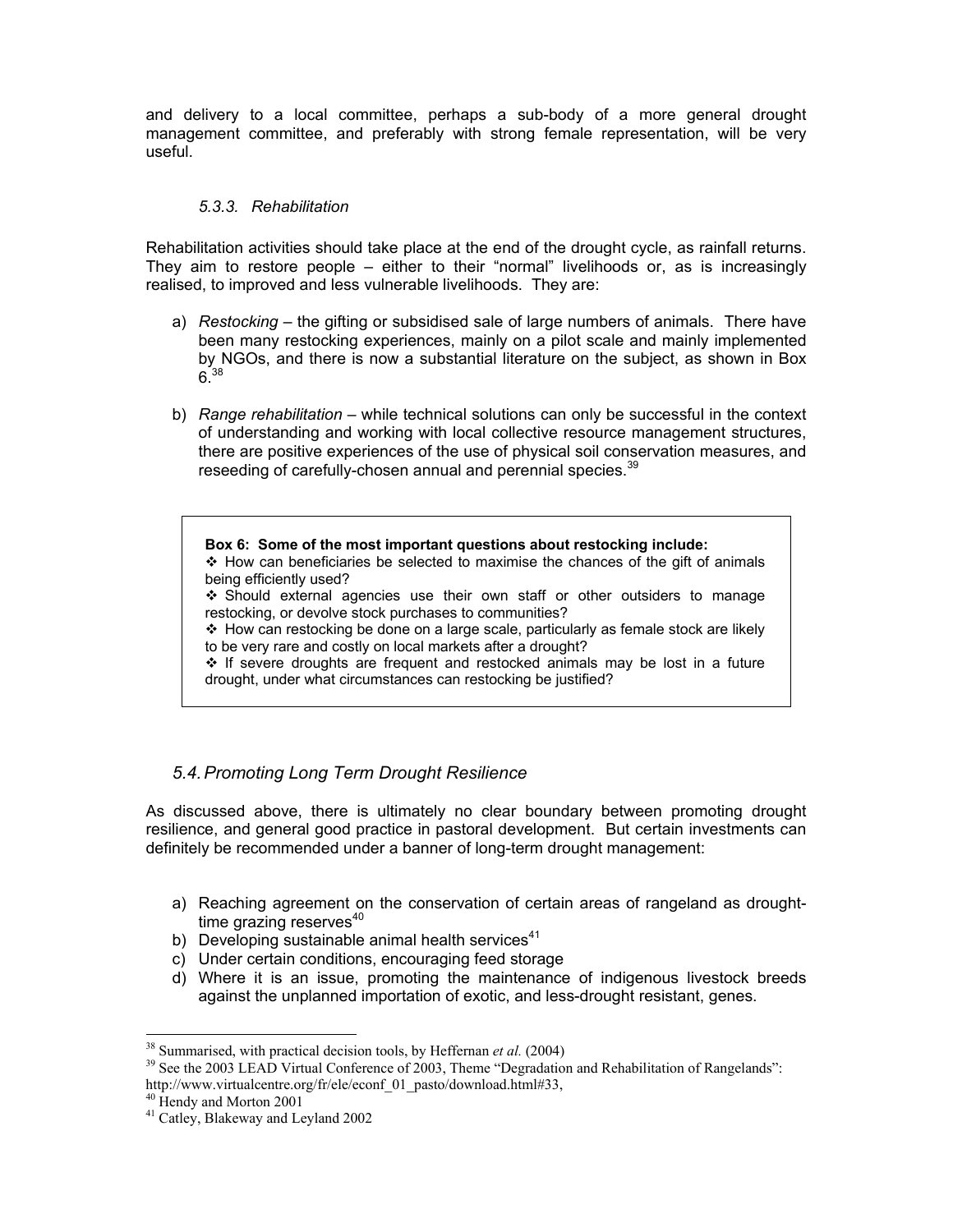e) Where it is an issue promote the development of drought resilient crop-livestock systems (see box 7).

#### **Box 7: Drought Management in Crop-Livestock Systems**

Experiences in "community-based drought preparedness" or "community-based drought mitigation", concerned with crop-based or mixed crop-livestock systems, tend to emphasise the promotion of drought resilient crop-livestock systems. Besides guidelines to help drought-vulnerable communities self-organise these documents emphasise ongoing farm and community-level activities and technologies, such as soil and water conservation, preservation of crop biodiversity, livelihood diversification, grain and livestock feed storage, and forest management.

It is important to examine how drought management can be made more sustainable, and mechanisms such as using insurance markets are certainly interesting in this connection. But as the likelihood of drought increases in dry-land Africa, it is important not to take a narrow view of sustainability. At times, governments will have to make transfers to droughtstricken households as a form of social protection, without regard to short-term or long-term recovery of those costs. Attempts to make each household sustainable, or to separate, institutionally or conceptually, the "development" efforts to make households sustainable from the "welfare" efforts directed at households judged unsustainable, will be counterproductive for sustainability at ecosystem or national level.

# *5.5. Building an Evidence Base*

Finally, drought management for pastoralists and other poor livestock-keepers is still a new form of development. There is much we do not know about what works, especially in mitigation. Donors and governments must continue to invest in pilot activities, in research, and in building frameworks that allow real comparative evaluation of different experiences.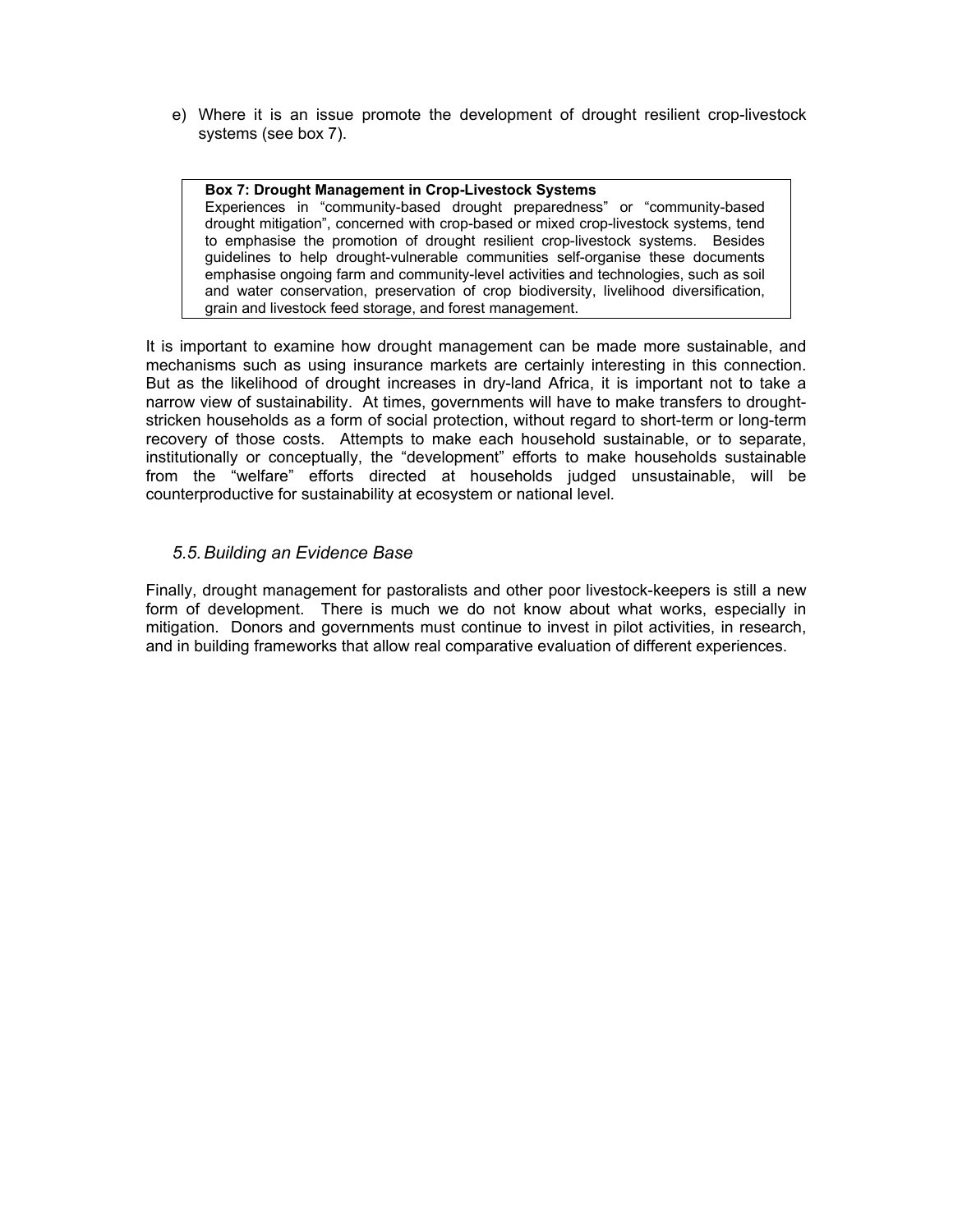#### **REFERENCES**

- Agobia, C (1999) *Enhancing Sustainable Livelihoods in Drought-prone Areas of Mudzi (Makaha ward) and Gwanda (Gwanda Ward 19): Building on Adaptive Strategies.* Zimbabwe community Drought Mitigation Project Final report, Project No. 050/19284, International Institute for Sustainable Development, Winnipeg
- Aklilu, Y and Wekesa, M (2001) *Livestock and Livelihoods in Emergencies: Lessons learnt from the 1999-2001 Emergency Response in the Pastoral Sector in Kenya*, Report by OAU-IBAR and Tufts University, Nairobi and Medford
- Barton, D and Morton, J (2001) Livestock Marketing and Drought Mitigation in Northern Kenya. In J Morton (ed.) *Drought, Planning and Pastoralists: Experiences from Northern Kenya and Elsewhere,* NRI, Chatham
- Banzhaf, M, Drabo, B, and Grell, H (2000) *From Conflict to Consensus: Towards Joint Management of Natural Resources by Pastoralists and Agro-Pastoralists in the Zone of Kishi-Beiga, Burkina Faso.* Securing the Commons Paper No.3, IIED Dryland Programme, London
- Behnke, R, Scoones, I and Kerven, C. eds. (1993) *Range Ecology at Disequilibrium: New Methods of Natural Variability and Pastoral Adaptation in African Savannas*. Overseas Development Institute, London
- Bonnet, B, Marty, A and Demant, M-J (2005) *Hydraulique et Sécurisation des Systèmes Pastoraux au Sahel: Appui à la Gestion Locale* IRAM, Paris and Montpellier
- Bovin, M (1990) "Nomads of the drought; Fulbe and Wodaabe Nomads between Power and Marginalization in the Sahel of Burkina Faso and Niger Republic" in M Bovin and L Manger (eds.) *Adaptive Strategies in African Drylands*. Scandinavian Institute of African studies, Uppsala.
- Bruins, H J (2000) "Drought Hazards in Israel and Jordan: Policy Recommendations for Disaster Mitigation" in D Wilhite (ed.) *Drought, A Global Assessment, Volume II*, Routledge, London and New York
- Catley, A, Blakeway, S and Leyland, T (2002) *Community-Based Animal Healthcare: A Practical Guide to Improving Primary Veterinary Services*. Intermediate Technology Development Group, London
- Coppock, D L (1994) *The Borana Plateau of Southern Ethiopia: Synthesis of Pastoral Research, Development and Change*. ILCA Systems Study 5, Addis Ababa
- Desta, S and Coppock, D L (2002) "Cattle Population Dynamics in the Southern Ethiopian Rangelands, 1980-97 *Journal of Range Management* 55, 439-451
- Devereux, S and Tapscott, C (1995) "Coping Mechanisms of Communal farmers in Response to Drought" in R Moorsom with J. Franz and M. Mupotola (eds.) *Coping with Aridity: Drought Impacts and Preparedness in Namibia* Brandes and Apsel/NEPRU, Frankfurt and Windhoek
- Dregne, H E (2000) "Drought and Desertification: Exploring the Linkages" in D Wilhite (ed.) *Drought, A Global Assessment, Volume II*, Routledge, London and New York
- Ellis, J. & Swift, M. (1988) "Stability of African Pastoral Ecosystems: Alternate Paradigms and Implications for Development". *Journal of Range Management*, 41(6): 450-459.
- FAO (1984) Report of an Animal Feed Security Mission to Botswana. Rome.
- Government of Orissa and UNDP (nd) *Community Based Drought Preparedness Plan*
- Heath, B (2001) *The Feasibility of Establishing Cow-Calf Camps on Private Ranches as a Drought Mitigation Measure*, NRI/Stockwatch Report for DFID/World Bank http://www.nri.org/projects/pastoralism/stockwatch.pdf
- Heffernan, C, Nielsen, L and Misturelli, F (2004) *Restocking Pastoralists: A Manual of Best practice and Decision Support Tools*. Intermediate Technology Development Group, London
- Hendy,C (2001) "Annex: Statistical Frequency of Drought in Northern Kenya and its Effects on Livestock Population" in J Morton (ed.) *Pastoralism, Drought and Planning: Lessons from Northern Kenya and Elsewhere.* Natural Resources Institute, Chatham, UK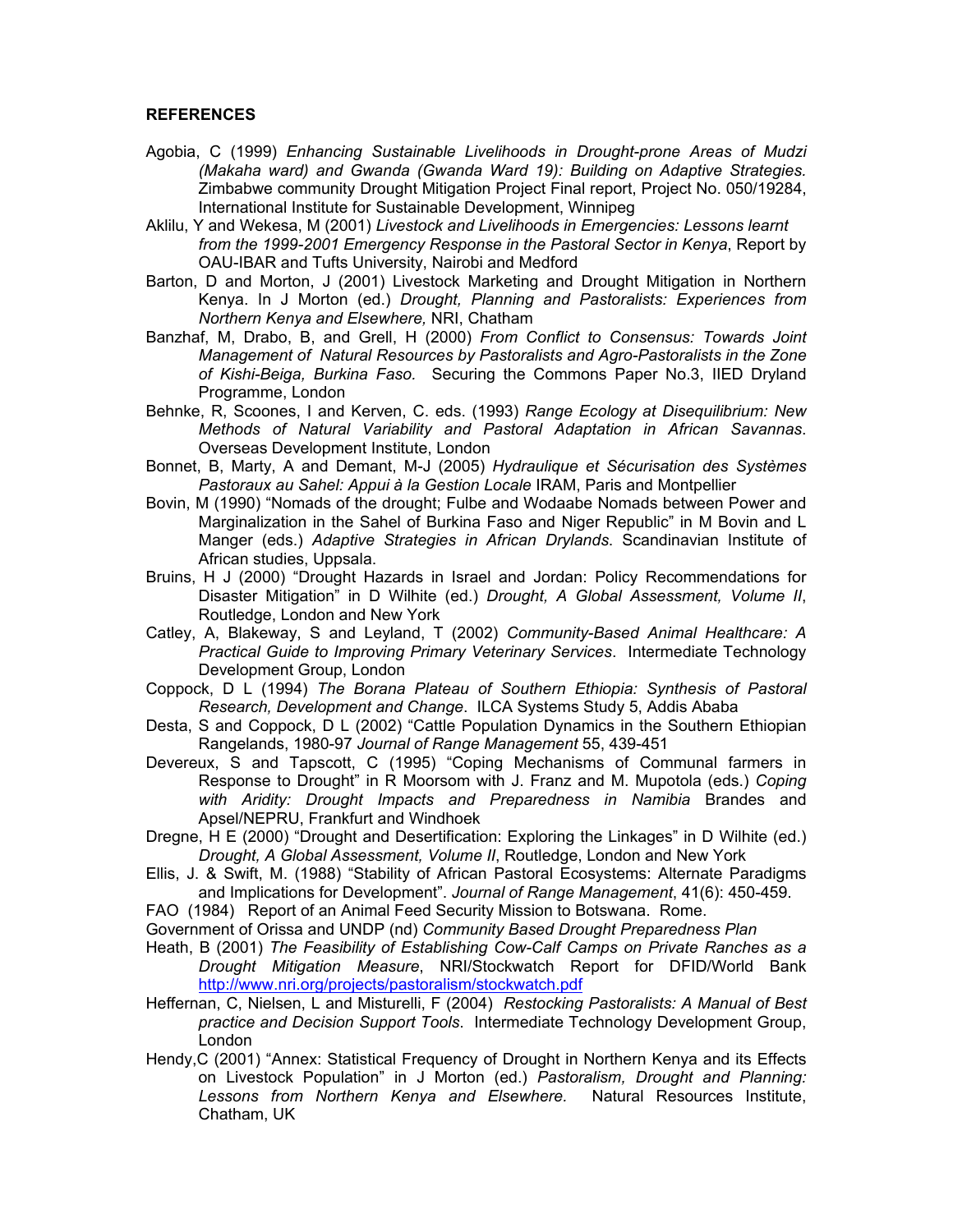- Hendy C and Morton, J (2001) Drought-Time Grazing Resources in Northern Kenya, in J Morton (ed.) *Pastoralism, Drought and Planning: Lessons from Northern Kenya and Elsewhere* Natural Resources Institute, Chatham, UK
- Illius, A.W. and O'Connor, T.G. (1999) "On the Relevance of Nonequilibrium Concepts to Semi-arid Grazing Systems". *Ecol. Applic*. 9, 798-813
- ICE (Inventory of Conflict and Environment) (1997) "Fulani and Zarma Tribes Pushed into Fights by Desertification?" http://www.american.edu/ted/ice/niger.htm
- ILRI (2005) "Top Stories from the ILRI Website, 10 August 2005" http://www.ilri.cgiar.org/ILRIPubAware/ShowDetail.asp?CategoryID=TS&ProductRef erenceNo=TS\_050810\_001
- IPCC (Intergovernmental Panel on Climate Change) (2001) *The IPCC Third Assessment Report, Working Group I: Summary for Policymakers.* Geneva
- Le Nay, J and Mathis, J (1989) "The Impact of Drought on the National accounts for Livestock in Sahelian Countries" *Review of Income and Wealth* 35(20), 209-224
- Luseno, W, McPeak, J, Barrett, C, Little, D and Getachew Gebru (2003) "Assessing the Value of Climate Forecast Information for Pastoralists: Evidence form Southern Ethiopia and Northern Kenya" *World Development* 31(9) 1477-1494
- McPeak, J G and Barrett, C B (2001) Differential Risk Exposure and Stochastic Poverty Traps among East African Pastoralists, *American Journal of Agricultural Economics,*  **83 (**3) pp 674-679
- McPeak, J (2003) Analysing and Addressing Localized Degradation in the Commons, *Land Economics* **79** (4) pp 515-536
- Morton, J and Barton, D (2002) Destocking as a Drought Mitigation Measure: Clarifying rationales and answering critiques *Disasters* **26 (**3) pp 213-228
- Morton, J (forthcoming) "Pastoralist Coping Strategies and Emergency Livestock Market Intervention" in McPeak, J G and Little, P D (eds.) *Livestock Marketing in Eastern Africa: Research and Policy Challenges*, ITDG Publications, London.
- Ndikumana, J, Stuth, J, Kamidi, R, Ossiya, S, Marambii, R and Hamlett, P (2000) *Coping Mechanisms and their Efficacy in Disaster-Prone Pastoral Systems of the Greater Horn of Africa: Effects of the 1995-97 drought and the 1997-98 El Niño rains and the responses of pastoralists and livestock* ILRI Project Report, International Livestock Research Institute, Nairobi.
- Shibru, M (2001) Pastoralism and Cattle Marketing: A Case Study of the Borana of Southern Ethiopia. Unpublished Master's Thesis, Egerton University, Njoro, Kenya
- Scoones, I (1995) "New Directions in Pastoral Development in Africa" in I Scoones (ed.) *Living with Uncertainty: New Directions in Pastoral Development in Africa*, Intermediate Technology Publications, London
- Surtech (1993) Isiolo Meat Factory Project: Feasibility Study for Isiolo Abattoir. PO Box 52514, Nairobi
- Swift, J. (1996) "Desertification: Narratives, Winners and Losers" in M Leach and R Mearns (eds.) *The Lie of the Land: Challenging received Wisdom on the African Environment* International African Institute in association with James Currey, Oxford
- Swift, J (2001) "District Drought Contingency Planning in Northern Kenya" in J Morton (ed.) *Pastoralism, Drought and Planning: Lessons from Northern Kenya and Elsewhere,*  NRI, Chatham
- Swift, J. (2002) Financial Services for Risk Management in Pastoral Systems, NRI/IDS Report for DFID/World Bank http://www.nri.org/projects/pastoralism/microfinance.pdf
- Thébaud, B, Grell, H, and Miehe, S (1995) "Recognising the Effectiveness of Traditional pastoral Practices: Lessons from a Controlled Grazing Experiment in Northern Senegal" IIED Drylands Issue Paper 55, IIED, London
- Thébaud, B and Batterbury, S (2001) "Sahel Pastoralists: Opportunism, Struggle, Conflict and Negotiation. A Case Study from Eastern Niger" *Global Environmental Change*  11, 69-78
- Toulmin, C (1983) "Herders and Farmers or Farmer-Herders and Herder-Farmers" ODI Pastoral Development Network Paper 15d, ODI, London